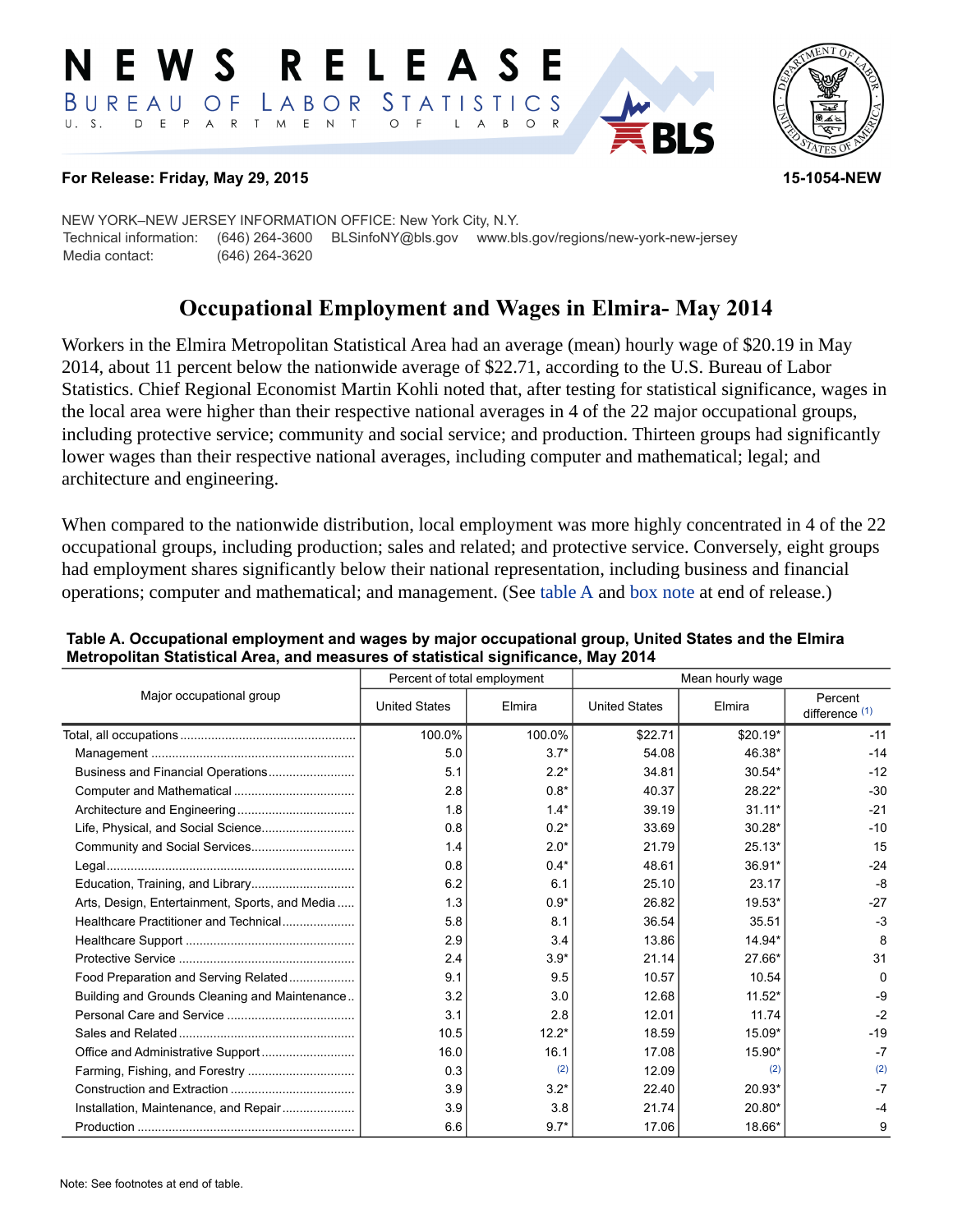## **Table A. Occupational employment and wages by major occupational group, United States and the Elmira Metropolitan Statistical Area, and measures of statistical significance, May 2014 - Continued**

| Major occupational group | Percent of total employment |        | Mean hourly wage     |          |                         |
|--------------------------|-----------------------------|--------|----------------------|----------|-------------------------|
|                          | <b>United States</b>        | Elmira | <b>United States</b> | Elmira   | Percent<br>difference ' |
|                          | 6.8                         | 6. .   | 16.57                | $15.45*$ |                         |

Footnotes:

<span id="page-1-1"></span>(1) A positive percent difference measures how much the mean wage in Elmira is above the national mean wage, while a negative difference reflects a lower wage.

<span id="page-1-2"></span>(2) Estimate not released.

\* The percent share of employment or mean hourly wage for this area is significantly different from the national average of all areas at the 90-percent confidence level.

One occupational group—sales and related—was chosen to illustrate the diversity of data available for any of the 22 major occupational categories. Elmira had 4,400 jobs in sales and related, accounting for 12.2 percent of local area employment, significantly higher than the 10.5-percent share nationally. The average hourly wage for this occupational group locally was \$15.09, significantly below the national wage of \$18.59.

Some of the largest detailed occupations within the sales and related group included retail salespersons (1,790); cashiers (1,160); and sales representatives, wholesale and manufacturing, except technical and scientific products (480). Among the higher paying jobs were first-line supervisors of non-retail sales workers and sales representatives, wholesale and manufacturing, technical and scientific products, with mean hourly wages of \$48.63 and \$36.30, respectively. At the lower end of the wage scale were cashiers (\$9.37) and retail salespersons (\$11.61). (Detailed occupational data for sales and related are presented in table 1; for a complete listing of detailed occupations available go to [www.bls.gov/oes/2014/may/oes\\_21300.htm](https://www.bls.gov/oes/2014/may/oes_21300.htm) .)

Location quotients allow us to explore the occupational make-up of a metropolitan area by comparing the composition of jobs in an area relative to the national average. (See table 1.) For example, a location quotient of 2.0 indicates that an occupation accounts for twice the share of employment in the area than it does nationally. In the Elmira Metropolitan Statistical Area, above-average concentrations of employment were found in some of the occupations within the sales and related group. For instance, retail salespersons were employed at 1.5 times the national rate in Elmira. On the other hand, first-line supervisors of retail sales workers had a location quotient of 1.1 in Elmira, indicating that this particular occupation's local and national employment shares were similar.

These statistics are from the Occupational Employment Statistics (OES) survey, a federal-state cooperative program between BLS and State Workforce Agencies, in this case, the New York State Department of Labor.

## **Note**

<span id="page-1-0"></span>A value that is statistically different from another does not necessarily mean that the difference has economic or practical significance. Statistical significance is concerned with the ability to make confident statements about a universe based on a sample. It is entirely possible that a large difference between two values is not significantly different statistically, while a small difference is, since both the size and heterogeneity of the sample affect the relative error of the data being tested.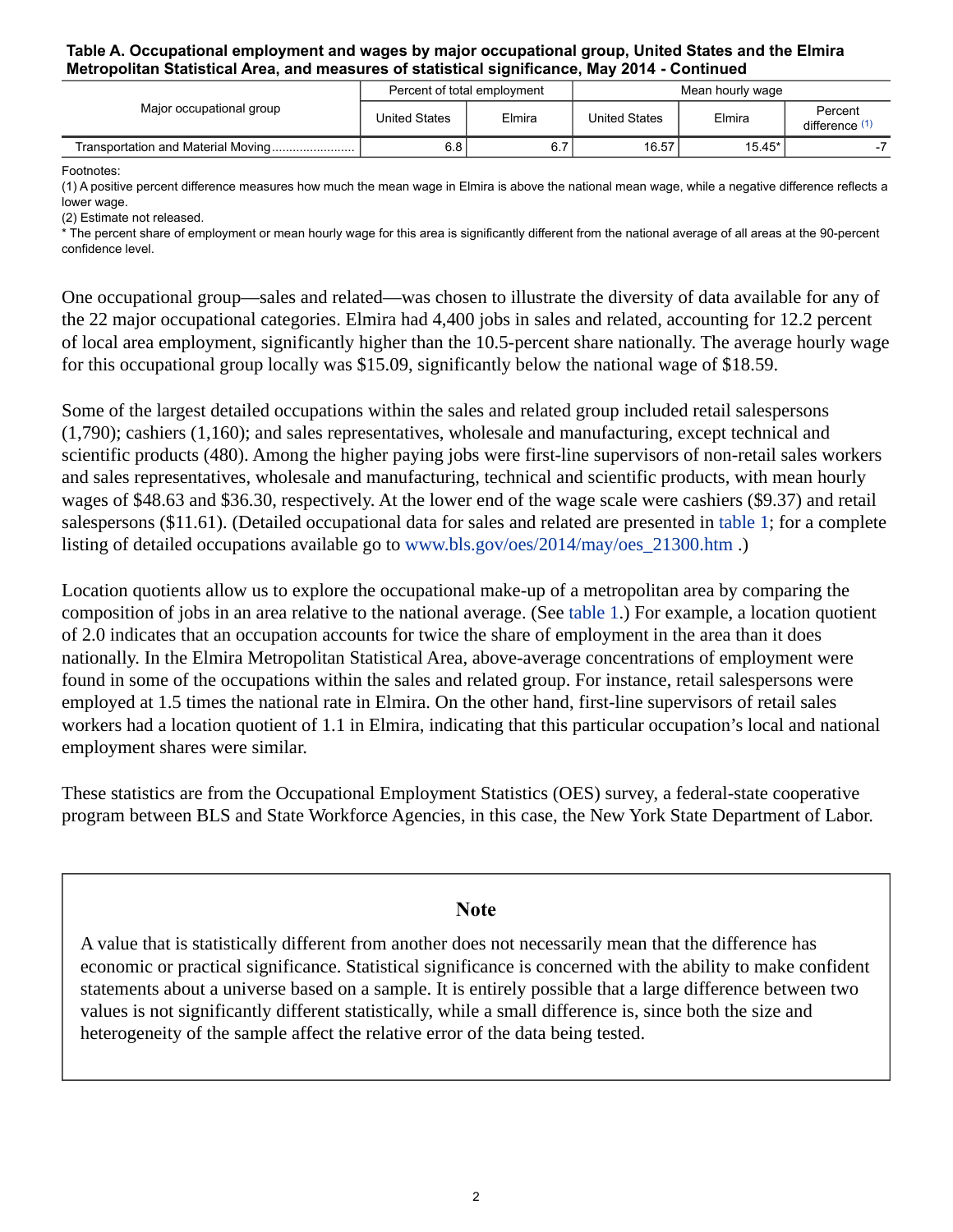# **Technical Note**

The Occupational Employment Statistics (OES) survey is a semiannual mail survey measuring occupational employment and wage rates for wage and salary workers in nonfarm establishments in the United States. Guam, Puerto Rico, and the Virgin Islands are also surveyed, but their data are not included in the national estimates. OES estimates are constructed from a sample of about 1.2 million establishments. Forms are mailed to approximately 200,000 sampled establishments in May and November each year. May 2014 estimates are based on responses from six semiannual panels collected over a 3-year period: May 2014, November 2013, May 2013, November 2012, May 2012, and November 2011. The overall national response rate for the six panels is 74.3 percent based on establishments and 70.5 percent based on weighted sampled employment. The unweighted employment of sampled establishments across all six semiannual panels represents approximately 57.1 percent of total national employment. (Response rates are slightly lower for these estimates due to the federal shutdown in October 2013.) The sample in the Elmira Metropolitan Statistical Area included 685 establishments with a response rate of 80 percent. For more information about OES concepts and methodology, go to [www.bls.gov/news.release/ocwage.tn.htm.](https://www.bls.gov/news.release/ocwage.tn.htm)

The OES survey provides estimates of employment and hourly and annual wages for wage and salary workers in 22 major occupational groups and 821 detailed occupations for the nation, states, metropolitan statistical areas, metropolitan divisions, and nonmetropolitan areas. In addition, employment and wage estimates for 94 minor groups and 458 broad occupations are available in the national data. OES data by state and metropolitan/nonmetropolitan area are available from [www.bls.gov/oes/current/oessrcst.htm](https://www.bls.gov/oes/current/oessrcst.htm) and [www.bls.gov/](https://www.bls.gov/oes/current/oessrcma.htm) [oes/current/oessrcma.htm,](https://www.bls.gov/oes/current/oessrcma.htm) respectively.

The May 2014 OES estimates are based on the 2010 Standard Occupational Classification (SOC) system and the 2012 North American Industry Classification System (NAICS). Information about the 2010 SOC is available on the BLS website at [www.bls.gov/soc](https://www.bls.gov/soc) and information about the 2012 NAICS is available at [www.bls.gov/bls/naics.htm.](https://www.bls.gov/bls/naics.htm)

# **Area definitions**

The substate area data published in this release reflect the standards and definitions established by the U.S. Office of Management and Budget.

The **Elmira, N.Y. Metropolitan Statistical Area** is Chemung County.

# **Additional information**

OES data are available on our regional web page at [www.bls.gov/regions/new-york-new-jersey](https://www.bls.gov/regions/new-york-new-jersey). Answers to frequently asked questions about the OES data are available at [www.bls.gov/oes/oes\\_ques.htm](https://www.bls.gov/oes/oes_ques.htm). Detailed technical information about the OES survey is available in our Survey Methods and Reliability Statement on the BLS website at [www.bls.gov/oes/2014/may/methods\\_statement.pdf](https://www.bls.gov/oes/2014/may/methods_statement.pdf).

Information in this release will be made available to sensory impaired individuals upon request. Voice phone: 202-691-5200; Federal Relay Service: 800-877-8339.